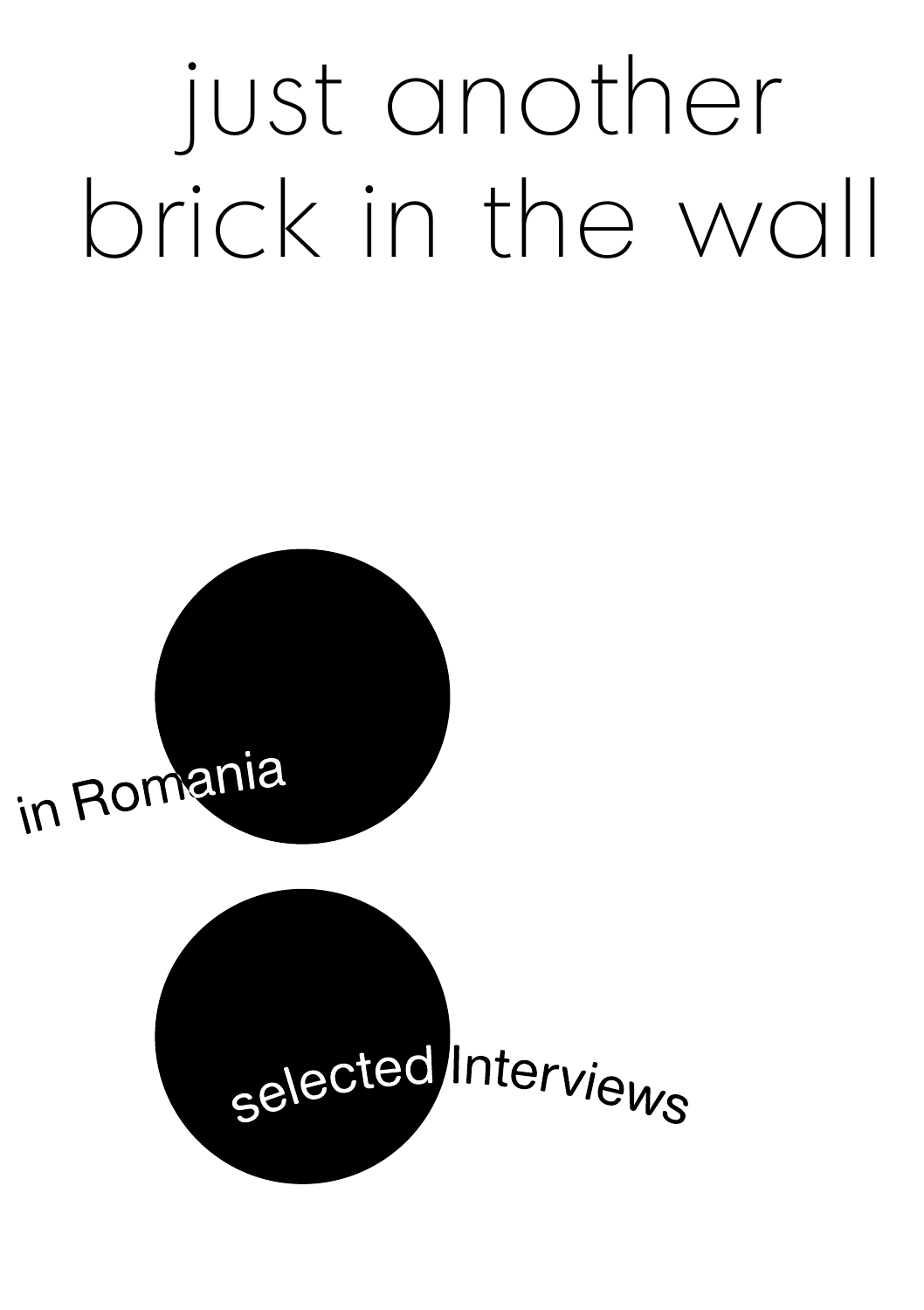

### Olga Stefan

Ciprian Muresan and a few others, have been received enthusiastically on the international art scene, with major exhibitions in important museums and art centers, and/or commercial success in galleries. International interest in the Romanian art scene, which for most western curators and art professionals who visit the country only entails appointments with individual artists or speaking to particular gallerists, has increased exponentially too. But a survey of the activity on the local level, or an analysis of the strategies used to develop the local context, has not yet been made outside the country.

Romania, despite some successes of individual artists in the international market, suffers from the lack of a public interested in contemporary art, the lack of internal state, or independent, institutions that fund artistic production, and an inexistent market willing to sustain the local art activity. Such a context makes it extremely difficult for any artistic initiative to take root, so it is no surprise that most of those that do last more than a couple of years operate entirely on an international commercial basis. Nevertheless, they are not the only models that exist…

So, in writing this, I would like to offer the reader a few practical questions that frame this exhibition and the topic, maybe even widening the relevance of such an exercise beyond the geographic area of the exhibition. Just Another Brick in the Wall functions as a space for the examination of the art system in Romania: what is it composed of, how does it work, who are the main players, how are they connected, what are the power structures and how do alternatives form, what models currently exist that try to shape and change the scene, what impact does criticism have, and what needs to be done for the system to be improved and made functional?

But what is this system that we speak so much about?

As early as 1964, in trying to explain the art object and its privileged position among other millions of objects created or manufactured everyday, Arthur Danto<sup>1</sup> showed that the art object is differentiated from these others only through the acceptance of an exclusive group of experts that use a theoretical position that belongs only to them, thus limiting the reach of the art object to those few that recognize it as such. And this exclusive realm was to him the artworld.

Ten years later, Howard Becker, a sociologist from Northwestern University in Evanston, IL, USA, went even further in trying to explain how artworks come to be accepted and understood as such. "…What is taken, in any world of art, to be the quintessential artistic act, the act whose performance marks one as an artist, is a matter of consensual definition."<sup>2</sup> He revived the idea, which had died with the rise of capitalism, that the production of art is a collective undertaking that includes in equal parts the artist and the "support personnel", the usually more or less anonymous specialized workers who either produce the object through their masterful use of, uhh, can we even utter the word, craft, then bring it to market, write about it, or create a public who views it. And this division of labor, Becker writes, is necessary, because one person just cannot be everything – idea generator, maker, promoter, sales-person, and public – despite the boundless powers invested in the "artist as genius", a concept that came to prominence in the Renaissance, and which has been the basis of the capitalist system, encouraging firm individuality and sometimes leading to a cult of personality.

As an inherent part of the artwork, Becker recognizes the public, without which the art object has no purpose. The art object must be consumed for it to be produced. For Becker, all these individuals engaged in the conception, creation, mediation, and reception of the art object form the art system, which in fact is a series of networks and collaborations.

Becker also understood that to bring the work to life, the artist must constantly negotiate the existing conventions of the artworld, which exist to facilitate reception of the artwork, but which can also limit creativity. The rejection of those conventions often forces the artist to sacrifice acceptance for artistic freedom, and the artist must find alternative ways of producing and distributing (or exhibiting) the work, which is more often than not, extremely difficult and time-consuming. For example, the Center for Visual Introspection is exhibiting documentation from the project Self-Publishing in Times of Freedom and Repression, exploring self-publishing as a form of resistance to the censorship regulations that writers had to accept to get their work published through traditional channels during communism, but also the self-censorship that is frequent in democracies. And similarly the Center for Art Analysis/Contemporary Art Archive, Lia Perjovschi's life project, has avoided becoming a legally defined institution specifically because she understood the restrictions on her activity that this transformation would entail. And yet her activity has been more important to the Romanian art scene than many other institutions'.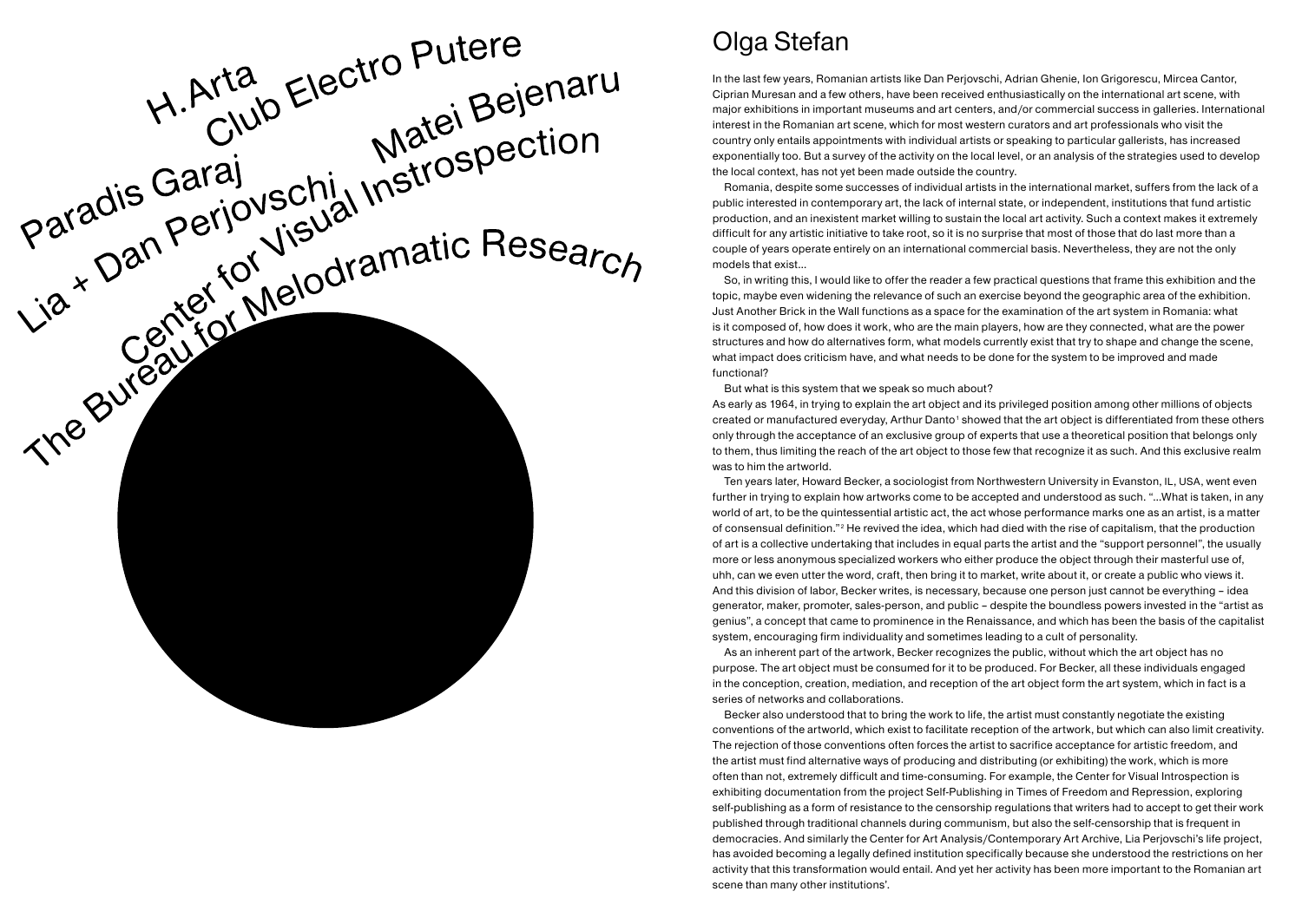So when we speak of "alternative" we might refer to a platform of critique of the capitalist system, on which the art system is based, from which we can offer differing models of creation and distribution, which don't depend on the creation of objects that are bought and sold through established channels, or that are funded by established institutions endowed with power to control. On the other hand, we might also be referring to different ways of organizing and controlling income from sales, not in rejection of capitalism, but rather by utilizing it to self-empower. An example of this would be Plan B Gallery, an artist-run space turned commercial gallery, exhibiting mainly Romanian artists at international fairs, and whose activity has been essential to the current popularity of Romanian artists abroad.

Interestingly enough, these broken conventions can become, with time, new conventions within the artworld, so "the alternative" becomes itself an accepted model either functioning within the system, or taking over, and becoming the system itself. Marcel Duchamp's transformation of a commercial good ("Fountain") into an art object by "choosing" it rather than making it, and of course changing its context, was misunderstood at the time as a meditation on form, but even this aesthetic interpretation changed the conventions of art at the beginning of the 20th century. Many decades later Andy Warhol established the idea, originated by Duchamp, of "artist as chooser" not "maker", when he exhibited real cardboard Brillo Boxes, shipped directly from the Brillo factory, at the Moderna Museet in Stockholm. These changes in convention, i.e. the moving away from object into the realm of concept, have become the foundations of contemporary art, and with that have also had a negative effect on the public's understanding and acceptance of what contemporary art is, making it accessible to increasingly fewer people, as Danto explained.

Similarly, it can be argued that art spaces operating independently, without funding from entities that may influence their programming, also operate outside the reach of the general public, in part due to their budget restraints and sometimes in part due to the hermetic nature of their programming and theoretical discourse. This is obviously problematic as the lack of a public makes their work only relevant to the few artworld insiders that understand it, and have the power to decide whether or not those projects should be supported. So ultimately, the independent projects end up becoming dependent on exactly those parties that they want independence from, and are thus absorbed into the system of the artworld. Or, the independent projects' importance is recognized by the artworld insiders and with time these projects become more and more settled until finally changing into institutions, thereby becoming a part of the establishment and even attracting a larger audience in the process. This might be the case soon enough with Club Electro Putere, whose platform takes locally created projects to international locations to promote contemporary Romanian art outside the country.

It is with regard to these ideas that I approached Just Another Brick in the Wall. The title comes from the Pink Floyd song off the band's 1979 album. A strong protest song, it was originally written against what was perceived as the mind-controlling system of British education. Roger Waters, who wrote the song, said in 2009, "The song is meant to be a rebellion against errant government, against people who have power over you, who are wrong.» But it can very well apply to the art system, with the wall representing the system itself, seemingly solid and unbreakable, composed of elements that connected together reinforce it, that once removed or damaged, fundamentally subvert the structure, possibly leading to its collapse. As Becker discussed, the art system is a network of many people collaborating to create the work of art – but in Romania, where this wall is not completely formed and collaboration is still not a generally utilized strategy, can small subversions actually lead to the need for reconstruction? Indeed, the question remains: what is the impact that small subversions actually have, especially if these small subversions reach a limited public?

We can look for possible answers to the recent social movements taking place in Europe, in Arab countries, and in the US. In the latter, what initially started as a small protest against Wall Street corruption and power (Occupy Wall Street) that very few people paid any attention to has astonishingly galvanized into an international outburst of solidarity with the spirit of the movement, getting larger and larger and louder and louder, until finally becoming a force to be reckoned with. In certain countries, where the protests have been the most massive and the economic situation the most fragile, governments even fell. As this is being written, new governments in Italy and Greece are being formed. Spain will follow. And yet, these new governments will operate within the existing system, not outside. They will make changes that will fall in line with accepted economic and political models, maybe cleaning up along the way. It remains to be seen what will happen to the new governments forming in Arab countries, and what systems they choose.

Even in the Unites States, the Occupy movement, which has become an international brand by now, seems to be negotiating existing conventions, not calling for new ones. In light of the demands that Occupy Wall Street developed as a response to criticisms of a lack of platform, it becomes clear that the movement seeks a system adjustment inspired by America's own history, making "change" a much more possible undertaking.

This general acceptance of capitalism as an appropriate economic model, if only with certain alterations to give it a more human face, forces us to re-evaluate our understanding of this alternative we aspire to, and its position in this system. Can non-commercial collaborative strategies and the creation of networks function as counter measures to the existing model of art production in Romania based on the commodification of the artistic act and the individualism that characterizes most artists? And would these strategies result in the establishment of a new model, or would they just coexist with the traditional models? But how can these models survive with few sources of revenue and little public? Or is the fate of alternative models of production to exist in a constant state of flux, changing and morphing from one incarnation to another, in constant reaction to the establishment?

As a nod to these issues, Just Another Brick in the Wall doesn't actually feature objects made by individual artists, curated in the traditional way, by the curator functioning as exclusive selector, with all the power associations that that role assumes. Rather, I offered a platform to a large number of different groups, organized in different ways, working in different parts of the country, to contribute projects completed in a collective manner, through the networks that they are creating in Romania, but also by expressing their opposition to other models that share the same space. The fact that only seven projects are actually participating in this exhibition highlights the benefits, but also the limitations of collaboration, even in such a narrow field as the art world in Romania. And this self-selection very clearly responds to the importance of networks – who works with whom, and who rejects collaborating with whom, and how these choices impact the art scene.

If there's any benefit to the confusion and instability of the system in Romania, it's that it can still be shaped and moulded by its actors into something that allows for a plurality of models to coexist and thrive, and for networks to coalesce into a foundation on which to continue building and remodelling through trial and error. In the last few years unchecked capitalism in Romania has been driving many into extreme poverty, and dissatisfaction - with the system, politicians, corruption - is making more and more people nostalgic for the times of communism when the state at least provided for the population. Therefore support for alternative models of artistic production should be lauded and supported as viable alternatives to capitalism. But contemporary art is not seen as a necessary part of society in this country, and there are other issues considered much more pressing when large numbers of the population lives in poverty, and institutions like health and education are in shambles, especially in the rural areas. Contemporary art is seen as the occupation of some crazy kids that not even the wealthy and educated understand or consider relevant. With 92% of the population declaring itself religious and having a strong inclination towards conservatism, it is of little wonder how truly peripheral contemporary art, and its tendency for criticality, is in Romania.

Maybe it is in part also due to this reality that so many of the groups that operate in Romania in opposition to the "system" also have a socially activist facet, tackling social issues in an engaging fashion, through public projects and research, rather than through the creation of objects. For example, h.arta's work examines local social issues and tries to reach exactly those individuals most affected by the topics, engaging them in the discussions and debates they propose. The Bureau for Melodramatic Research has done projects with the elderly, opening up themselves up to a new public, while addressing issues relevant to that group.

Or maybe this methodology is a practical form of resistance and subversion, while also being more inclusive of people with no training in art, the public that is otherwise missing. Bringing art to the people rather than waiting for people to come ot the art. ParadisGaraj hosted its events in an actual garage in the middle of Bucharest, welcoming everyone that had the slightest curiosity to enter, from passers-by to mountaineers, and from students to the neighbors.

In the interviews that follow, some of the participants in this exhibition, and some others who have had an important role in the Romanian art scene, speak about their methods, how they see their role as artists, their public, and how they make ends meet. Maybe through their actions and collaborative methods they will turn small subversions into cracks in the system and thus with time transform the Romanian cultural landscape into one supporting a plurality of models which work together to create a more important role among the Romanian public for contemporary art and culture in the years ahead.

1 Danto, Arthur, "The Artworld", 1964

2 Becker, Howard, "Art as Collective Action", 1974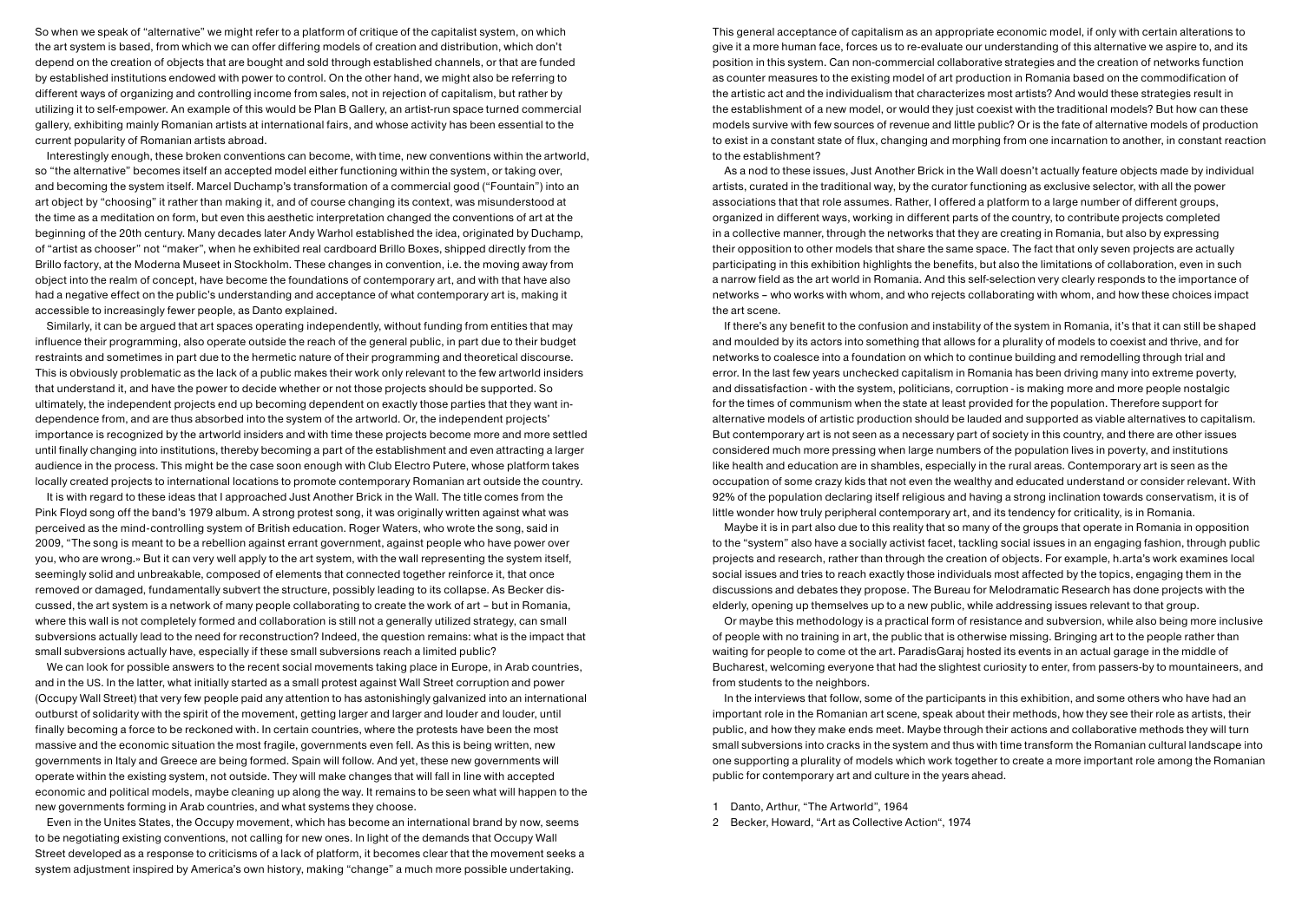## Dan and Lia Perjovschi Sibiu/Bucharest



OS You have been a fundamental part of Romania's burgeoning post-'89 art scene as artists, but also as activists. What were the challenges you faced before '89 and what were the challenges after?

LP Before '89, the stillness of a closed society, the lack of freedom and lack of perspective... After '89, the noise, the chaotic movement (from communism to capitalism).

DP Before '89, it was basic survival. After '89, it is about managing and maintaining freedom of expression. First the scene went neo-orthodox and now it is a full art market. We had priests at the openings, now we have DJs.

OS Your practice has always been political. Who is your public? What would you have liked your work to achieve? Do you feel it has?

LP I address people like myself. I am interested in new possibilities, in what is different, honest. (I think I made a bit of a difference in the context in which I was moving.)

DP I have a political agenda and a political placement (at a political, independent think-tank magazine as a job, no function or position in any state or private art institution, and make un-collectible works). But I am a commentator, I am not in the avant-garde, Lia is. She is revolutionary, she is changing the scene. I adapt to the scene. I function in a pre-established system finding its blind spots or cracks and than reinventing expression where it was just conformism. My work is about keeping you aware. I work with news, the quotidian, and humor. I think I did what I wanted. Big time.

OS Rampant capitalism and consumerism has taken root in Romania. How has the political and economic system-change impacted Romania's artists and art scene? LP In the same way that it impacts the entire society: by altering high ambitions,

fragmenting, inverting values, transforming the citizen into amateur actors. Commercial art is dominant, resistance is a result of this situation, not an attitude (with a few exceptions).

DP We live the paradox of an overblown, ultra-hip art market in a context with no funds, grants, or basic artist institutions. Everybody outside (of the country) is excited, everybody inside is depressed. Research, experiment and critical attitudes are postponed or accidental. The Romanian art scene lives the moment, the past is foggy and the future, unclear.

OS What do you feel are the most pressing societal problems in contemporary Romania and how are these problems affecting the cultural/artistic realm?

LP The lack of contemporary culture and a perspective that leads to the ability of having the right institutions, plan, strategies and effect.

DP Poverty, inequality, vulgarity, the tabloid social life and the education mess-up. We are a second hand society with dreams replaced by plastic copies. We cannot aggregate. But we are the masters of self-deprecation and constant complaining. We do nothing but talk.

OS Do you feel that artists growing up post '89 also have a responsibility to comment on political, social, and economic issues? What can we hope would be the result of their activism?

LP We all have our effect on society (whether we intend it or not). It's not a special moment when you get involved. Society looks how it looks also because of the new generations. DP Every artist must have it. If one sets out to just produce nice objects (sculptures, tea-pots, oil paintings or videos) he can simply call himself a designer. The artist must be somebody who combines thinking, craft, criticality and an intellectual attitude. We are the whistle blower badly needed in a conformist and consumerist society.

OS What has been one of your most consistent critiques in the last 21 years in Romania, and one that you feel is still relevant today?

LP In general I am for engagement (with responsibility) for a better society for all. In art in particular, I am for state institutions to have at the very least a minimum budget for contemporary art and professional criteria in a global context. Education (with empathy and modesty) is the key word.

DP The egoism, the lack of a grand vision and long term planning. The self-indulgence and the lack of pride. Good enough is not good enough. One should seek excellence in art, administration and economy.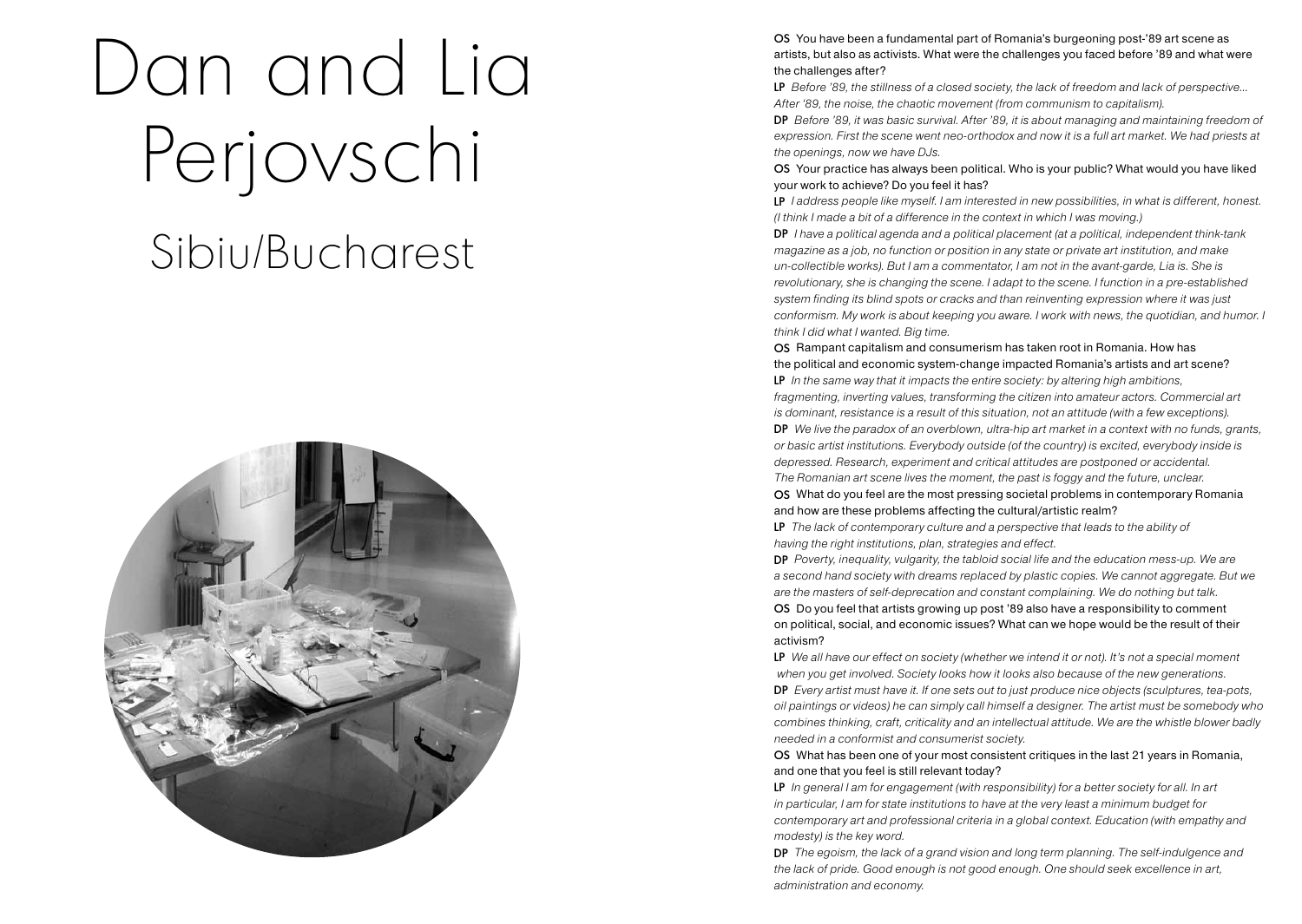OS I have admired your tenacity and your dedication since I met the both of you for the first time in 2001. From the outside your impact on the art and intellectual community in Romania is very evident. Do you feel your work and effort have made a difference, or are you discouraged?

LP Yes, as others have made an impact on me, I am sure I helped others in turn. (Also we have to be flexible and open to not make mistakes…things are in constant change, relative). DP I am discouraged but I am not stepping down.

OS What should Romania's art scene look like for it to be considered functional and stable? LP Autonomous, intelligent, courageous. The thing is not what work will fit the living room or the toilet of the collectors…but how we can help/contribute to our local/global context to become better.

DP Institutions and local funding. Regional museums of art must be reformed, curatorial positions updated, artistic research acknowledged and funded. We are good in exporting (ICR) but we ignore the production. This system cannot survive.

OS It has been discussed that the general public is largely absent from contemporary art events. Who is to blame for the lack of interest in art and culture? What is to be done (in Lenin's words…)

LP What do we give them? How? There is too much bad art. The producers and the mediators have to read a bit more, look around, relax (we are not exceptions, we have the chance to be visible), and be honest. They need to pay attention to what they really feel and not think about the general trend all the time.

DP In this order: institutions, directors and staff who were supposed to fight this problem, curators who ignore reality, artists with no clue about society, and last but not least the public itself. The white night of museums, galleries and now cultural institutions are zombifying events, showing very clearly how art is communicated, used and understood in a consumerist society. Nobody goes one year to visit museums and then suddenly everybody goes in one single night. What is to be done? Like what you do and understand your public. Never give up and constantly be open. Do not lie. Do not copy. Be sincere and focus. Use all the means at your disposal. Create coalitions (individuals, institutions, media and civic platforms). In other countries they made revolutions on Facebook. Why should we just exchange kitten pictures?

OS You have been instrumental in creating a coherent position of critique vis-à-vis the political and power structures in Romania from your studio in Bucharest and through the Contemporary Art Archive/Center for Art Analysis. Over the last two decades you hosted most of the foreign curators and art professionals coming to Romania at this studio. I feel this studio has an important historical position in the development of Romania's art scene. Tell me about CAA now and its future.

LP Being located in the center of the town, in the yard of the Art Academy Bucharest, and due to the general corruption and lack of vision for the future, we lost the space - the Art Academy took it (they want to establish an archive that they now know how to do…) For the past 10 years I have been looking for a public space for the archive to function without me. Instead of a public space, we understood that we have to go for a private one (we are building a small storage space in Sibiu). Parts from the archive are recycled into my Knowledge Museum project – I go where I am invited with a kit tailored to the different issues based on the interest of the host. The rest is in boxes. The CAA/CAA is becoming a nomad archive. It will take time to reorganise, reshape the whole data to be open again all the time to anyone…. (now we have to pay for the construction of the space). But who really needs to, finds the way to the information. DP CAA is Lia's business. She moved it to Sibiu. We are still elaborating what policy and practice should be implemented there.

# Paradis Garaj

### Bucharest

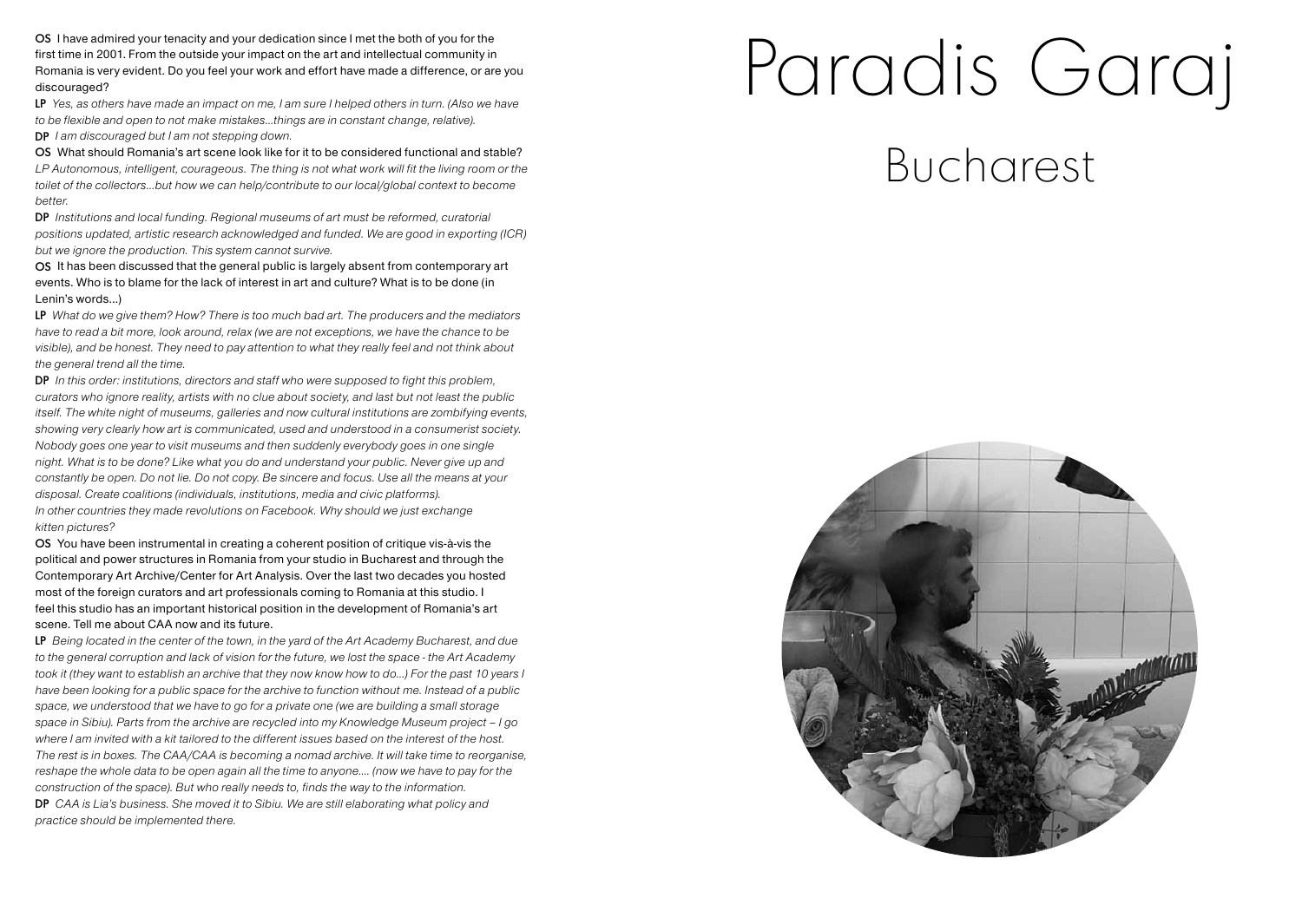OS You created a very interesting, and new, model for experiencing contemporary art: in a garage. The projects that you held there, and your practice overall, are critical of existing power structures in the art community. Tell us what particularly you oppose in the existing art system, what aspects you feel need to change, and who needs to make the changes.

PG We could say on a good day we try to establish direct links between Une Histoire du Paradis by Jean Delumeau (Fayard, 1992) and Mike Davis's and Daniel Bertrand Monk's Evil Paradises: Dreamworlds of Neoliberalism (The New Press, 2008). On a bad day we are just being contacted because rich gallery owners think they found a parking lot to park their fancy cars during rush hour in the busy Bucharest city center.

OS What do you feel is the responsibility of the artist in today's society? Do you feel that this responsibility can be carried out successfully in the context in which you operate? Tell us about the context…

PG We tend to discover one cannot use the word responsibility and success anymore in the same sentence or context. The more irresponsible you are the more success you have. If you mean success as measured in fame, money, glory, celebrity, visibility all that is very much about risk-free (just think of fiscal paradises) risk-taking, inside the current casino-economy. Systematic betting and systematic mismanagement of financial markets becomes a means for private profit and success. Also, during the state capitalism of the Ceausescu era, there was at least the recognition that what we are dealing with is plain propaganda. Now we all talk about veiled & elated notions of PR - public relations. Power brokers, 10 easy ways to influence rich people - these are all obligatory success stories of the present. We wouldn't be here talking to you if Bucharest Biennale wouldn't have transformed our dingy PG for a few weeks in a sort of caged paradise - the white cube with walled doors used as a screening wall.

### OS You are an artist-run, artist-funded collaborative. What role do each of you play in the team? How do you sustain your activities, and what are your future plans?

PG If you mean sustaining as funding, we would like to address the fact that we got strong support from such people as Dan and Lia Perjovschi, it is already a truism, but for PG their constant support was much more important than the Ministry of Culture, private funding, ICR put together. In a sense we think there is only a no-future plan available, and that is why we tried, rehearsed and re-enacted a lot of possible cataclysmic scenarios after September 11. We wanted to see how we were prepared for the worst, for austerity measures, for constant evacuation. We have also played upon media take-over urges, by inviting Bucharest TV stations to film each other and stage-in an empty PG because there was nothing else exciting to record. We also played the take-over of PG by rich collectors, invented a highly successful art school, illusory CVs and hyper-inflated market value. We were busy in archiving the doomed alternative and collecting evacuated spaces.

OS Your work, being political and critical, should be able to reach a wider audience than just artists and the usual suspects of art lovers. How have your projects been received by the general public and how have they translated?

PG We could say that we are more interested in perverting creativity, the wellness provided by art and culture and the depoliticising actions of art. We are interested in cultural money washing under corporate responsibility rules. As part of the general public we consider the following important (and forgotten) audience sections: mountain-climbers, nature lovers and Romanian folk singers - which are an untapped general public resource (at least for many art spaces). We were able to involve them in our actions, for example by inviting the unplugged folk band Kill My Enthusiasm and their friends. Another incredible collaboration was with young Romanian art history and art theory students, who usually are completely invisible from any contemporary art events. We ended washing dirty socks from foreign tourists doing art safaris in Bucharest.

OS What do you think is keeping Romania from having as thriving an art scene as other former Eastern European countries, despite the fact that there are quite a few abundantly rich individuals who spend lavishly on luxury goods, which art seems to be considered these days?

PG Well, art has been a luxury good from early on, and there is a boom in galleries offering just that. In Romania you can see the bare bones of the situation, while in other places they can just cover up the situation better and with not so many holes. The art-bubble is constantly bursting, and some of the most commercial, the most hyped up spaces started folding down. For example investing in young artists or street art at its apex was just that: a profitable hype, graffiti decorations for posh bars, filling up urban art festivals sponsored by energy drinks and making murals for the villas of rich local entrepreneurs.

#### OS What does a functioning art system mean to you? And how do "alternative" spaces fit within that?

PG We cannot ignore that the alternative is following a political remodeling. For the last couple of years the word 'alternate' has been hijacked by the far right groups in Romania, and used it as a website clone, an 'alternative' media against media activists such as The Romanian Indiemedia. The 'alternate' is now the overtly particularistic, the national patrimony, the culturally specific, our own against the non-differentiated mainstream invaders. Alternative stands for the marketable local, supported by a nativist anthropology, a new cover for the old racist and ethnicist identity politics. That is why our heuristics are based more on those without alternatives, the hyped precariousness, the highly dependent spaces even addictive spaces and hypnotic CVs. We follow the enthusiastic self-exploitation and the battles for hosting the Olympics, the next big festival and mammoth event.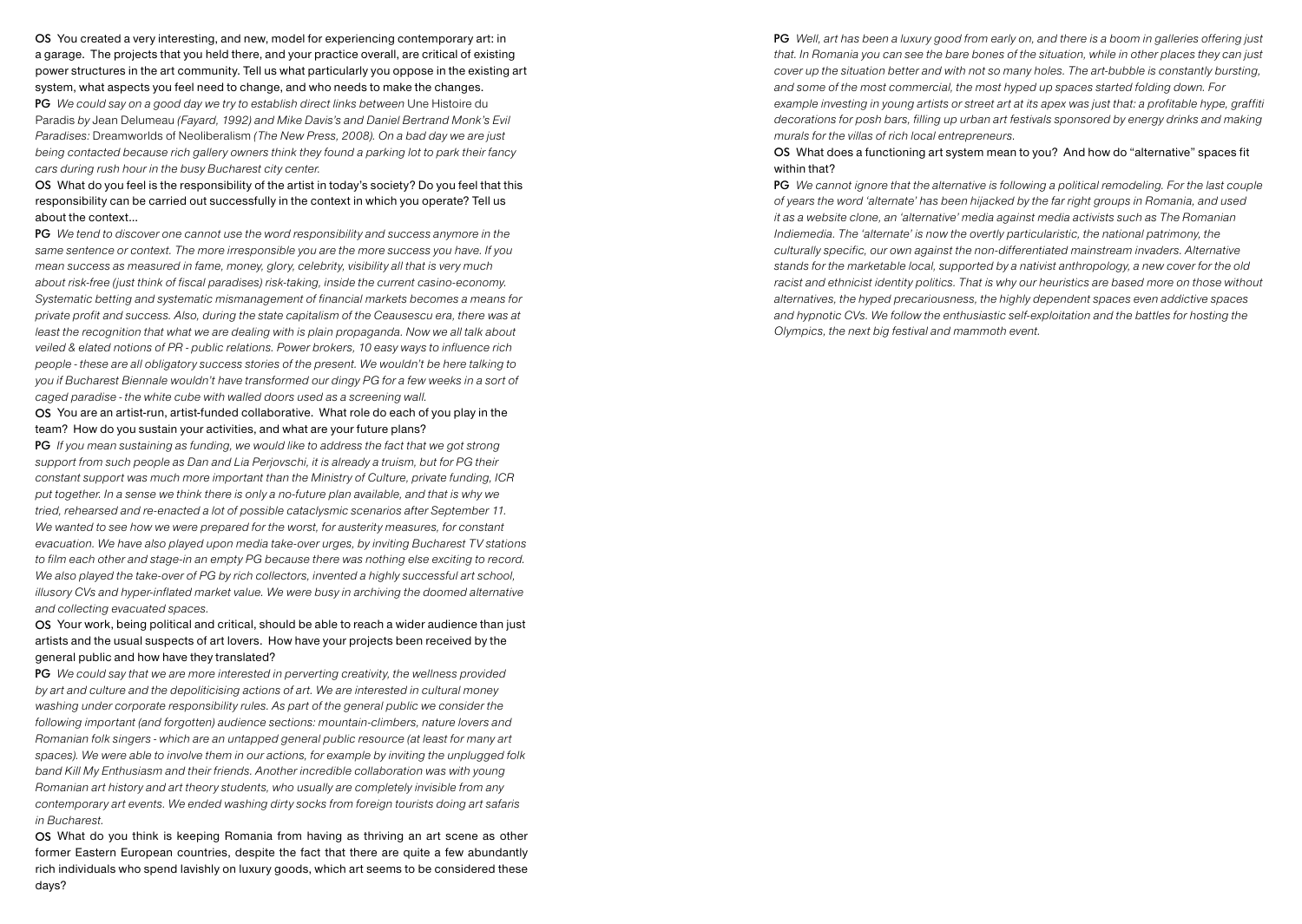# Club Electro Putere

### Craiova



OS You opened your exhibition venue in 2009 in Craiova in the former cultural center of the Electroputere factory, which until 89 was used to entertain the workers of the factory with various government-approved events that also functioned as tools of propaganda. Does this legacy play a role in your curatorial position? Explain your position.

CEP This legacy should implicitly play a part in all this. Some of our projects are related to the past and even to the past of the space that houses the centre CEP; this space suggestively illustrates what has happened to Romanian culture over the last years. In fact, a significant part of the Romanian art of the last twenty years has been influenced by the past and maybe in certain regards it is still connected to it (I'm referring here to the communist past). The Romanian culture has fed on what it inherited from the past, building its discourse against a traumatic, oppressive background and succeeding in developing an authentic cultural product that has been very well received on the Western artistic markets.

We analyzed all these issues concerning the legacies of the past and the artistic discourse, discussing them in detail not only in relation to the Romanian Cultural Resolution, on the occasions of all the exhibitions organized in Leipzig and Craiova, but also as expressed in the documentary project presented at the Venice Biennial this year. On the one hand they define our curatorial position but not entirely, just for this project.

OS Who or what do you feel played the most important role in kick-starting the development of an independent art scene? What does independent mean to you, by the way? And can organizations remain completely independent? How?

CEP A vital part was played by the initiatives of those who realized that there were no legitimate institutions that might produce and support contemporary art and who saw themselves obligated to invent them. It could be easily noticed that many institutions, especially those belonging to the state, have remained for the most part at the fringes of mainstream culture, simulating cultural events or serving some specific interests.

You could probably call yourself independent when you are not logistically or financially conditioned. Anyway there are a lot of things that can condition the artist and this status of independence can be properly negotiated according to these conditionings. In Romania private institutions that do not receive governmental funding enjoy this status. The

biggest pressure is the financial one; since there is so little money allotted to contemporary art through governmental programmes, most independent institutions look for sponsorship abroad and when you get money from abroad, independence is negotiated on different terms, the various conditionings change their nuances.

OS You introduced a new model of promoting Romanian artists – by bringing your exhibitions to other art centers in Europe: to Leipzig, to Venice…. How are your exhibitions received in Romania and do you have an existing public that supports you?

CEP At the end of 2009 when we drafted the first idea of the Club and of the Romanian Cultural Resolution project, the people involved in the Romanian artistic process were very active on the international stage and less active on the national stage. That is probably what happens today and it is something normal.

The national and international public of our centre is consistent but the national public is at the beginning of its formation. Any cultural institution grows together with its public, in relation with it, because this relation engenders an exchange that produces energy and sometimes imposes some regulations on quality and content.

OS From the outside, the Romanian art scene seems very active, interesting, and entrepreneurial. What do you think about the art scene in Romania? How do you see it? CEP Over the last years, initiatives have multiplied, many exhibition spaces or associations functioning in the artistic field have appeared and then disappeared but there are not too many definite and insightful positions. After all there are as many as needed or as they should be. The artistic stage here has evolved in a very organic way. The state did not offer any kind of strategy to facilitate the artistic development; there were only independent initiatives which contributed to what could be considered a possible artistic stage.

The help coming from the state and directed towards the sphere of plastic arts is very little.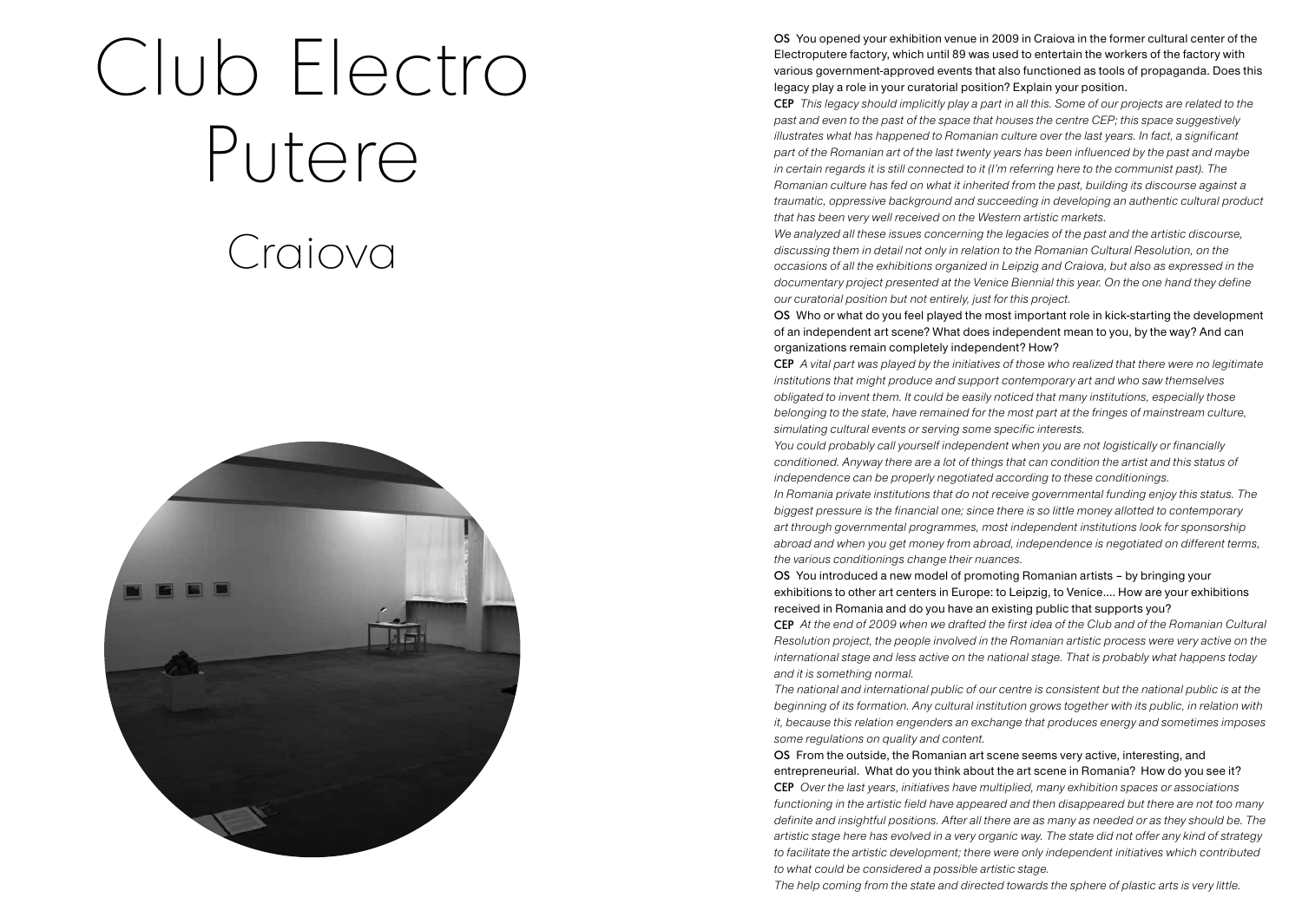### OS What would a functional and stable art system look like in Romania? Who is ultimately responsible for supporting its existence?

CEP I don't think that the dimensions of a national system could be that clearly defined. The relationship with other institutions and foreign artists, or the achievement of making yourself known abroad, has been and still is the most important thing for us. "System" is a big word. Generally speaking the Romanians are not too fond of systems, no matter what the nature of these systems might be, but they can easily adjust to them. The Romanian art centres or the private galleries that managed to acquire national and international success have been established and got integrated into something that already existed outside the borders of the country, they have progressively learned what has to be done in order to survive and evolve and, to support something that already existed. The responsibility belongs to all persons involved in this story, to Romanian contemporary art, to those who have contributed and still contribute to the unfolding of events in the sphere of visual arts.

OS Many art initiatives talk about developing an alternative to the mainstream system. What do you think they are referring to? What is the mainstream system in Romania and what would the alternative to that be? Where does Club Electro Putere fit in?

CEP Club Electro Putere is an independent space. In fact, the existing "mainstream system" is so shy that I do not think we can talk about such a difference related to contemporary art. The museums or the state institutions that produce artistic events do not compete with independent spaces. I do not think there has ever been such a competition. There is enough room for initiatives or institutions and this fact is probably not that common in Western Europe. If we were to talk about Club Electro Putere, its evolution happened in a very short period of time and even if we did not follow a particular model but we did everything our own way, we became the only Romanian institution that has attempted an analysis of Romanian contemporary art, an analysis which has already been legitimated by a large number of artists and curators through their participation in the project.

Whether mainstream or alternative, we have managed to create our own context, we have succeeded in consolidating a basis upon which we could build in the future and which might be a point of reference for other artists if they want to create a specific vision in Romanian contemporary art…

## Center for Visual Instrospection Bucharest

Alina Serban (AS) / Anca Benera (AB) Arnold Estefan (AE) / Catalin Rulea (CR)

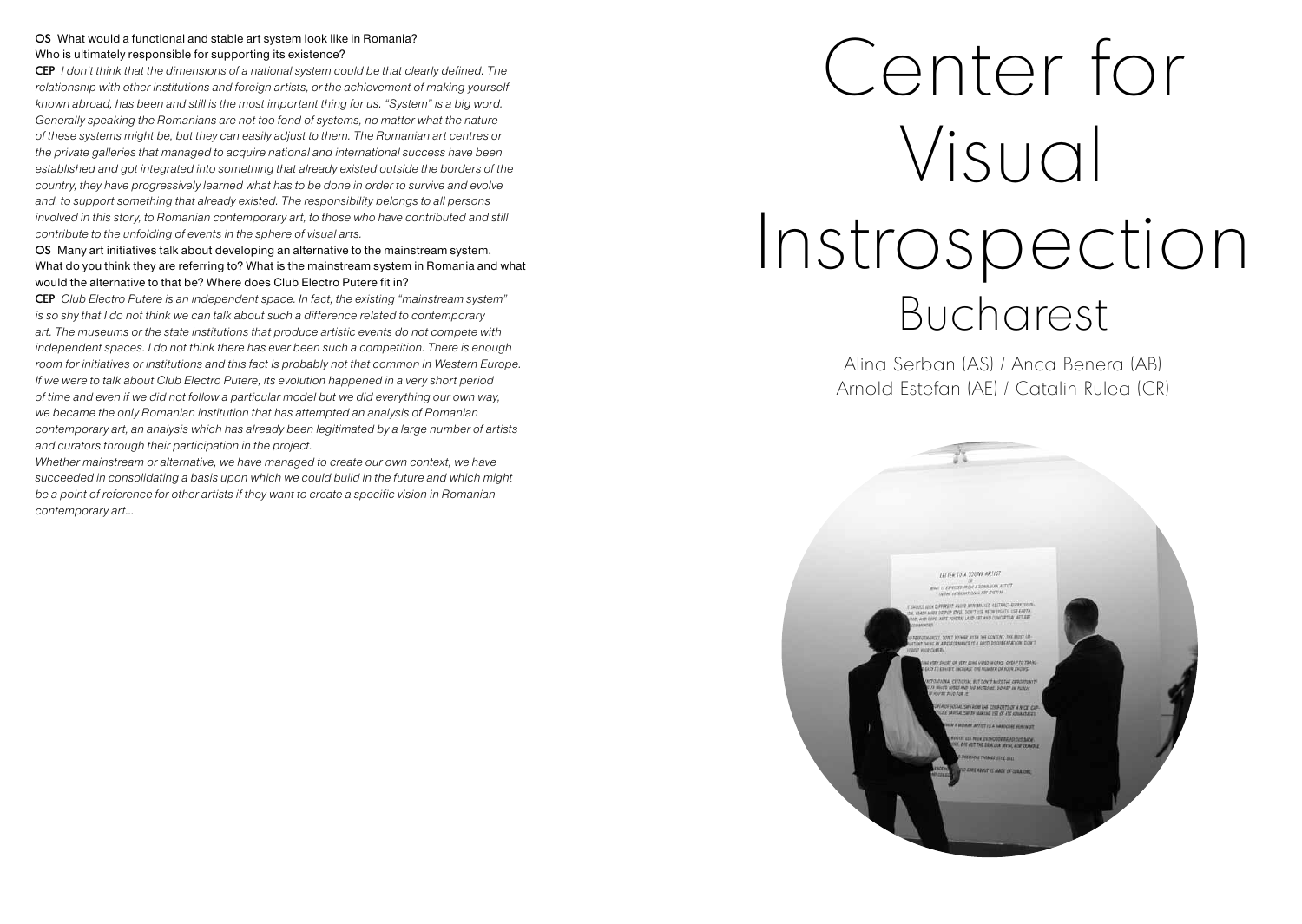OS The Centre for Visual Introspection is a cultural platform that undertakes projects that critically examine the relationship between art and public, art and power structures, and art and society, if put simply. CIV is an independent organization. What does independent mean in Romania? Independent from what? And how does CIV differ from other existing platforms?

AS One of the terms used by the non-profit cultural initiative is that of independent; however, this term, which primarily draws up the line between state and/or commercial culture and that driven by organizations from civil society, is particularly reflected and appropriated by each initiative. In the case of Centre for Visual Introspection, independent refers to our ability to act as agents in the public sphere and to freely express opinions and exercise our rights. What defines us is the format. Centre for Visual Introspection is the project of the curatorial collective p+4, founded by myself together with artists Anca Benera, Arnold Estefan and Catalin Rulea. We propose ourselves to avoid a certain type of institutional formalization characterized by the reproduction of previously checked discourses and to "risk" the adoption of a chameleon dimension, continuously adapted to the circumstances, particularities and limits of the Romanian social and cultural order. We wish to shift the role of the art institution on the Bucharest culture scene, by means of a systematic, clear and, why not, responsible discourse. The collective dimension of the centre has determined the quality of its programs which, I believe, generated a sharing space between different communities, discourses, intitiaves and people. AB & AE We are independent in terms of being self-funded, apolitical and non-commercial. OS CIV has undertaken some very ambitions and important projects, of particular interest to me are Ars Telefonica, a public art project that took place in telephone booths and also featured a series of lectures and discussions on the topic of art and the public and the theme's many dimensions, and Self-Publishing in the Times of Freedom and Repression, an examination of the history of self-publishing through the communist regime's censorship and the funding challenges of today. Have the projects brought about any concrete conclusions about the lack of funding for art in Romania and engaging the public? What needs to be done?

AB & AE We don't expect immediate concrete conclusions but aim to offer insights with long term results. "Self publishing in times of freedom and repression" discusses the new forms of censorship and freedom of speech today. We believe that samizdat publications, born in specific oppressive contexts, might shed some new light on the condition of self-publishing today, on its present forms and challenges.

AS Projects such as Ars Telefonica or Self-Publishing in the Times of Freedom and Repression were naturally conceived in our attempt to turn CIV into a mediator between artistic and curatorial discourses and the public sphere, between various regional histories and institutional strategies. In our activity, recovery, integration and comparison are constant processes in a collective project aiming to personalize critical effort and to liberate itself from under a holistic vision of culture. Concret conclusions…? I guess we cannot talk so much about accountability when speaking about culture. Of course, there are experiences which can be fruitful for future approaches when dealing with public sphere or public funding. Transparency and civic dialogue are key-concepts in succeeding to change the public funding system and the perception on the legitimate role of art institution as a space for social action, where both actors – us, as the art scene, and them as implementers of cultural policies are in a permanent communication. OS What do you see as the most critical problem in Romania's cultural realm? Where does the stagnation and inertia lie? What is keeping the system from changing?

AS The weakness of the independent cultural scene in Romania is caused by its isolation and lack of dialogue among the several actors of the scene. Isolation is reflected by an atomized cultural production, where each initiative acts almost without any interest in collaboration or co-production. This attitude contributes to the minimal impact that this scene has upon those creators of public cultural policies.

CR "Culture" has different levels in Romania as in so many other countries. The segment of culture in which we are active doesn't have a "mirage" like theater does have in Romania for example, or classical music. Museum of Contemporary Art is not central, like in some other major cities in Europe. It is like contemporary art itself… at the edge of cultural life. After 20 years of "freedom" some things in culture should have been recovered, studied, archived and then advertised for educational and commercial reason. Politicians should realize once and for all that art as an innovative process it is needed and worthy for society and then maybe money will come.

The most important thing that Romania and Romanians recovered in this 20 years it is orthodox religion. It is such a step back and totally opposite to contemporary art or any other form of evolutional and innovative thinking.

#### AB & AE Dialogue.

OS In the art scene, what are the power structures that inhibit implementation of a healthy structure, and what is to be done about them?

AS You cannot blame just one side. From my perspective both the state/public and the nongovernmental sector dealing with culture have its equal part in drawing a healthy cultural system. What is to be done? To see things in a pragmatic way, to manage to cooperate with local government and private sector in order to identify the priorities and necessities for the creators, the organizations within the cultural sector and to allow them to be decision-makers in designing the local cultural policies.

CR Well, it is a long story. People and mentalities seem they can not be changed even in 20 years. Politics, business, mass media they were all ruled and implemented by former communist politicians and secret services. We are talking about newspapers, television, information, properties. And as in medieval politics education wasn't needed, being the last on the list.

But nowadays you can see that some new generations rise and bad television, mass media in general, they are at the edge of collapse. It is not the case of CIV to be an opinion leader yet, but in this young context we have something to say. People and structures like Dan Perjovschi, Horia Roman Patapievici and ICR help a lot.

AB & AE The Romanian art scene is active to the extent to which society needs to support contemporary art. Nevertheless both this need and the scene are extremely small. We live in parallel worlds.

OS You have travelled quite a bit and seen many different models of functioning systems. What would you like to see Romania's system look like? Which country serves as a model, or what elements would you like for it to have that it doesn't now? What is CIV's current situation and how do you see its future in Romania's ever-changing art landscape? How are your activities supported and is it a sustainable model?

AS I am not a person who believes in "sustainable models". Each art context has its own particularities, behaviors and dramas. You cannot make a "copy-paste" in any of these contexts. Each model that appears is the result of the specific conditions in which art was developed and produced. And to reach to such model, means time, research and permanent self-questioning. These are the steps that we need ourselves to follow. It is not about "doing it as…" or "doing it differently", it is about "doing it locally".

AB & AE We don't like models or patterns and can't predict the future.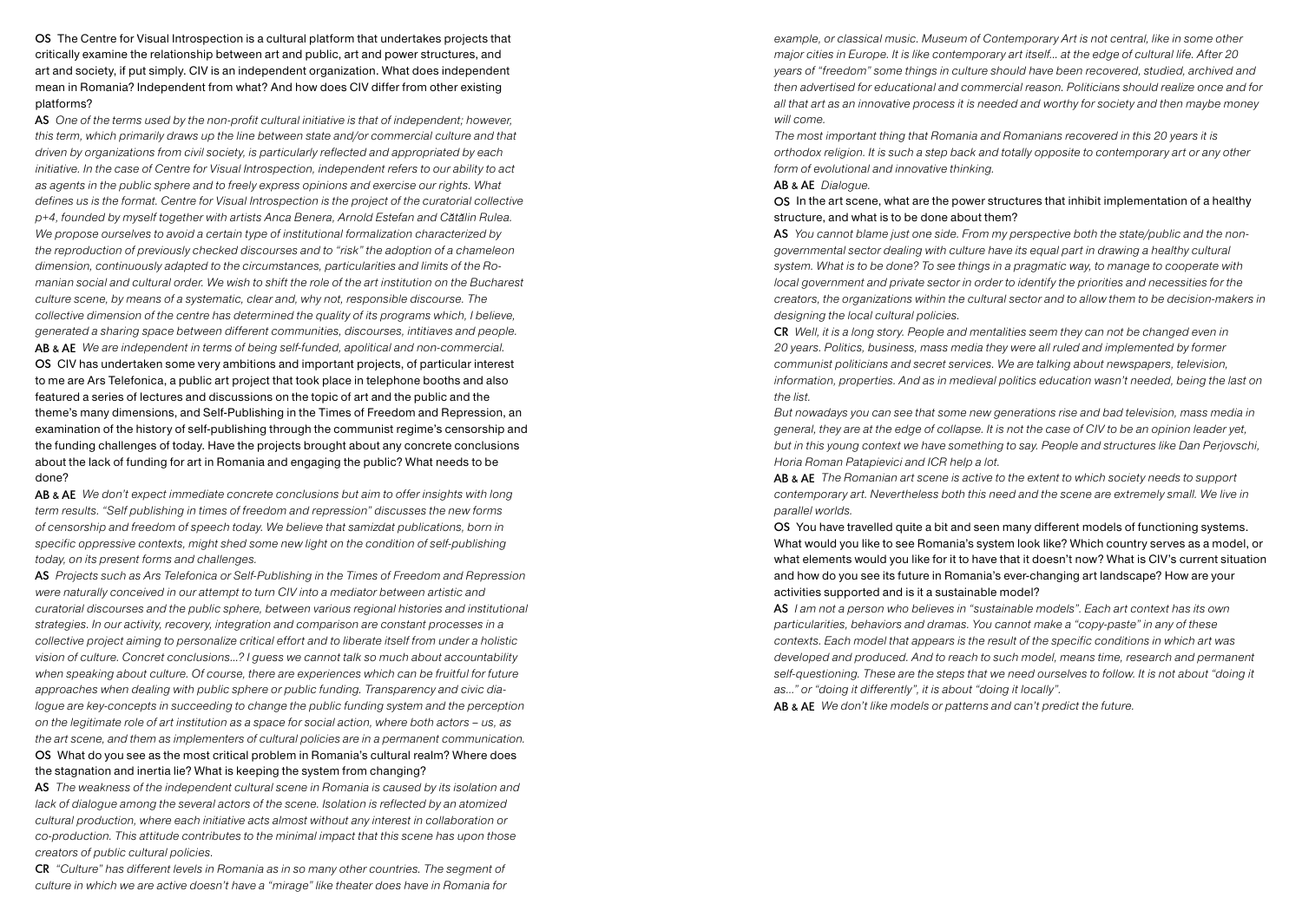# Matei Bejenaru

### Iasi



OS We met in 2001 when I was visiting Romania to research the development of the art scene for my masters' thesis and you were interested in doing a residency through Artslink but needed a partner organization in the States. You were managing a performance art festival in Iasi called Periferic and I was managing a multi-media arts festival called Around The Coyote in Chicago. So it worked well for the both of us. Why did Periferic turn into Vector and what was Vector intended to be?

MB The Periferic project started in 1997 in Iasi, Romania as a performance festival which transformed into and international contemporary art biennial in 2001. In the first years of Periferic, the organizers of the festival were private persons, like myself, but as the project began to develop, it became necessary that the organizer be an institution. Therefore in 2001 Vector Association was formed, composed of individuals whose goal was to promote contemporary art in Iasi and to develop a local art scene.

### OS What is the context in which Periferic operated?

### What were the specific challenges of lasi?

MB Periferic appeared at the end of the 90s in Romania, at a time when, despite the lack of art institutions, there were quite a lot of artists developing artistic projects. In Iasi, an important university center, there was almost nothing going on in the visual arts in those first years after the fall of communism, but rather only traditional art shows. A number of the students from that time, among which I count myself, were unhappy and this was the reason that we built this other form of project, which responds to other types of expectations.

### OS How was Periferic, and later Vector, funded?

MB In the first editions, Periferic was financed by foreign cultural institutions (Pro Helvetia, Center for Contemporary Art Soros, the French Cultural Center...). Ultimately, Vector Association applied to other granting agencies (European Cultural Foundation…) and some Romanian cultural institutions (the Ministry of Culture, the National Fund for Culture, the Romanian Cultural Center), as well as the local administration in Iasi (the City Hall). But always the foreign funds were the majority of the support we received.

### OS Who was Periferic's, and later Vector's, public? Do you feel that you were providing a needed service that was supported by those you intended to serve?

MB I would divide Periferic's public into two categories: the local public was made of students and young intellectuals. The public from outside of Iasi was represented by Romanian and international professionals from the art field (curators, artists, directors, and journalists). I think that Vector Association did a lot to develop a local art scene, but this association always functioned more as an artist-run institution, so it never succeeded, due to economic restraints and the traditional provincial mentality in Romania, to establish itself and hire professional managers and staff.

### OS What legacy do you think Periferic left?

MB I was for a long time the director of Periferic. The last edition that I organized was in 2008 and I don't think I'll continue. In retrospect, Periferic put Iasi on the international contemporary art map, and helped the development of a local art scene connected to the international one. It was a project that analyzed the modes and functions that contemporary visual art can have in this type of context – that of the city of Iasi. OS Do you feel that the residents of Iasi can become consumers and supporters of contemporary art? If so, what needs to be done for that to happen?

MB Yes, with the condition that even in Iasi there will be initiatives supported and funded by the local administration. Only an institution with a coherent and long-term programme that can also offer educational programs can build a local public.

### OS It is evident that relying on funds from the Romanian, but also from foreign, governments is proving to be an unsustainable model. But what is the alternative?

MB Money from the local administration (Iasi has to pay to have contemporary culture)as well as private ones (but here there's a danger that the organization will be a PR agent for the sponsor). I think it's important to have institutions with independent agendas (independent of political and commercial influence).

OS How can contemporary art activity survive and how can cultural workers make a living in contemporary art in Romania?

MB Through continued pressure so that the institutions ion Romania (the Ministry of Culture, The National Fund for Culture, the local administration) to sustain contemporary art.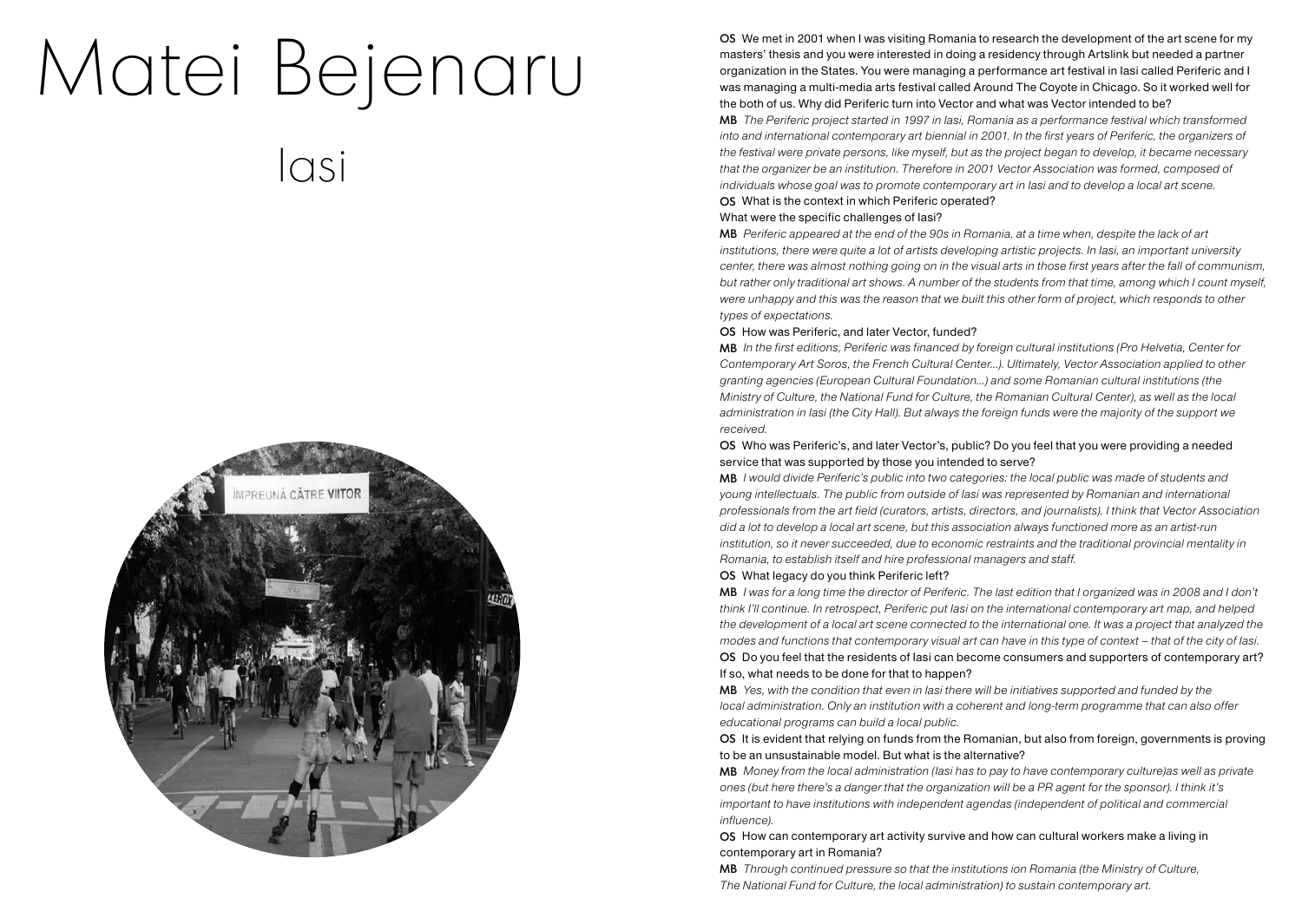## H.Arta Timisoara



OS You are a collective composed of three female artists: Maria Crista, Anca Gyemant and Rodica Tache. How do collaborations evolve among you, and how do you manage to set aside egos in favour of the common goal?

H Our collaboration is based on our friendship. Friendship, as an inherent part of our lives, fulfilling needs of intimacy, trust and communication, providing an everyday support in the practical contingencies of life, constituting a continual practice of negotiation in what concerns our ideas, our difficulties, our disagreements, our inherent hierarchies, ties private life with work and agency, emotion with politics. In this sense, we consider friendship as a useful model of working and living that goes beyond private relations and becomes a political way of interacting with others.

OS Your practice is a hybrid of cultural or social activism and art. You seem more concerned about the role art has in society and how it can be utilized to change the status quo than about the old "art for art's sake" routine. Have you found any concrete answers to the question, "What is the use of art in a country so full of social inequalities?"

H What is most important for us in our practice is to constantly question our position as artists, as citizens, as women, as cultural workers who are part of a system with all its contradictions and still with all its potential to produce meaningful analysis and critique. This work of continually examining one's own role and position cannot be done outside collective practices, outside collaborative work and inter-disciplinary practice, while we try to create models for work that bring theory as close as possible to practice. We consider art to be a good method of making this sort of work possible, of creating the situations for meaningful encounters and discussions. We think art can be used as a practical way of learning, of finding self-reflexive strategies of critique and change that are the result of cooperation and sharing by people from different fields and contexts. And we think that exactly in these times in which social inequities are even more deepened by the financial crises, in times when the last traces of some sort of social solidarity are dismantled, it is important to develop the possibilities that lie in a feminist art, as model of care and responsibility.

OS Also your practice is very concerned about actually engaging the public that you discuss in your projects. What has been their response to your work and how have they reacted to these projects? Do they recognize your projects as art or are they more interested in the social dimension? Do you feel that you have been successful in engaging them?

H Our projects, that many times took the form of spaces for analysis and debate of social issues, which were tackled in a direct form, without too many "artistic filters", had diverse audiences. By these projects, we wanted to bring together different voices from various fields, approaching the issues from their different perspectives and according to their experiences. In these projects we regarded art as a methodology of creating space and of hopefully finding strategies for change. We wanted to get to the raw material that could be the topic for art. We find it very important to be aware of this "raw material" (that are the social issues that were the basis for our projects) as an artist and as well as a citizen. It is not really important to us if our audience considers that what we do is art or not. What is truly important is that the audience considers that the topics we tackle are necessary and urgent, and from this point of view we think that our work was well understood most of the times.

### OS How do you sustain your practice?

### Are there sources of support for the work that you do?

H Although many parts of our projects were based on our own and our colleagues' unpaid work, we also managed to get funding for projects over the years. The process of getting funding, of writing applications, the double talk that it involves, the rhetoric of success that the relationship to the funders suppose, rhetoric that makes it difficult to have a realistic analysis of your work, the self-censorship, are aspects that are an intrinsic part of critical art production, something that we always keep in mind and try to analyze and reflect in our practice. Is there a possibility to be critical and alternative when visibility for your work is necessary in order to provoke a change and while visibility can be attained only if you have the resources? How can we prevent the fact that cultural critical projects are sometimes only vents that are sustaining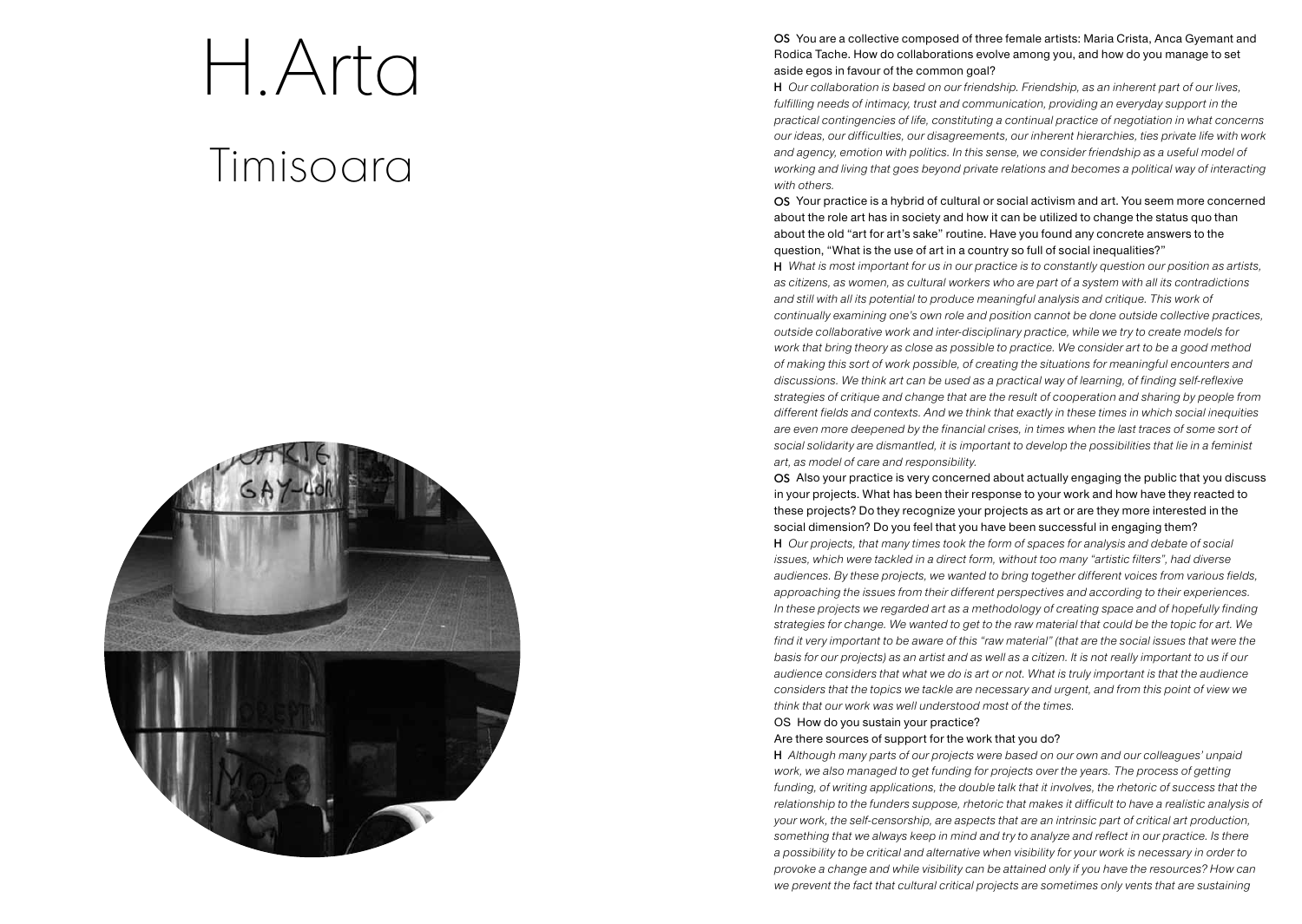the status quo, the fact that they can be sometimes only "proofs" that the system is democratic enough to sustain "plural" views, views that are condemned to remain sterile in their beautiful, intellectual clarity? We don't have a definite answer to these questions, but we think that one of the most relevant things that can be done in a field that is many times governed by appearances and hypocrisy is to make yourself aware of the gap between your words and your actual everyday life and decisions. One of our important interests and struggles is to try to go beyond the mere theoretical field of our ideas, concepts and words and to try to enact them in our daily lives, even if this struggle many times involves failure.

OS For me the most strident social issues in Romania are the gravely uneven distribution of wealth which lhas led people to consider capitalism as a great equalizer, and the high level of religiosity ever-present in the public and private spheres, which has led to nationalism but also to racism and bigotry. What do you feel are the most pressing problems and how are you tackling them?

H In Romania, one of the post '89 myths about what freedom and a good life means consisted in the idea that the capitalist system creates and guarantees democracy, that capitalism is a "natural" system whose efficiency is proved by the experience of the powerful countries of the "West." This idealisation of the capitalist system and all the propaganda in this sense has as a palpable effect the loss of everything that was gained in the communist times as rights that a large category of people had access to (rights such as access to free education, decent housing, the right to free medical care, guaranteed pensions, etc). Of course that the uncertainty and unfairness that have become the norm in the conditions opened by the financial crisis are not new for certain categories of people, for the ones that were always precarious and marginal. Even in communist times, when officially we were all equal, people did suffer for the colour of their skin, for example, even if this suffering was not always visible. But what is new is the fact that the suffering of those who are not wealthy enough, not educated enough, not "white" enough, not healthy enough, not competitive enough, not ruthless enough is now made official. Inequality is not seen anymore as an effect of a corrupt and unfair system, but it is declared a natural state, "survival of the fittest" being the rule that we should accept as a basis of the organisation of our society. And of course that religion, as an efficient instrument of manipulation, of social division, of creation and sustaining of hierarchies, serves very well the oppressive system, as it always did in the course of history.

For us, the way of addressing these problems is the constant attempt to make them visible in our projects and to make the awareness about these problems part of a process of everyday learning and living.

OS One of your past projects, Project Space of 2007, created within the context of Public Art Bucharest, was a physical space where discussions, meetings, and workshops were held, addressing the main issues of the social and political climate at that time. Who was your public then, and do you feel that these types of initiatives can really make a visible impact on the perceptions of members of the public?

H If at the beginning of our activity, in the first h.arta space that we conceived in Timisoara, our public consisted mostly of students and young artists, Project Space that functioned in the frame of Spatiul Public Bucuresti/Public Art Bucharest, and also Feminisms, a project space that we had in 2008–2009 in Timisoara, had a diverse public, consisting of persons with different backgrounds, while the number of artists and art students was smaller than in the case of the first h.arta space. Part of the public of the Project Space was constituted by the ones who gave it its contents, by the ones who contributed with presentations and workshops to its programme. Because Project Space was a meeting platforms for various fields, a debate space no longer relating exclusively to the art sphere, but with art used as a set of methods to work with a more complex content, our public not only became more diverse, but also the border between who is public and who is producer of content was blurred.

It is difficult to know what was the impact of such a project, to measure its success. But we are glad that new projects and new collaborations emerged and that some of those who initiate these new projects mention Project Space as an important moment for them.

# The Bureau for Melodramatic Research

### Bucharest

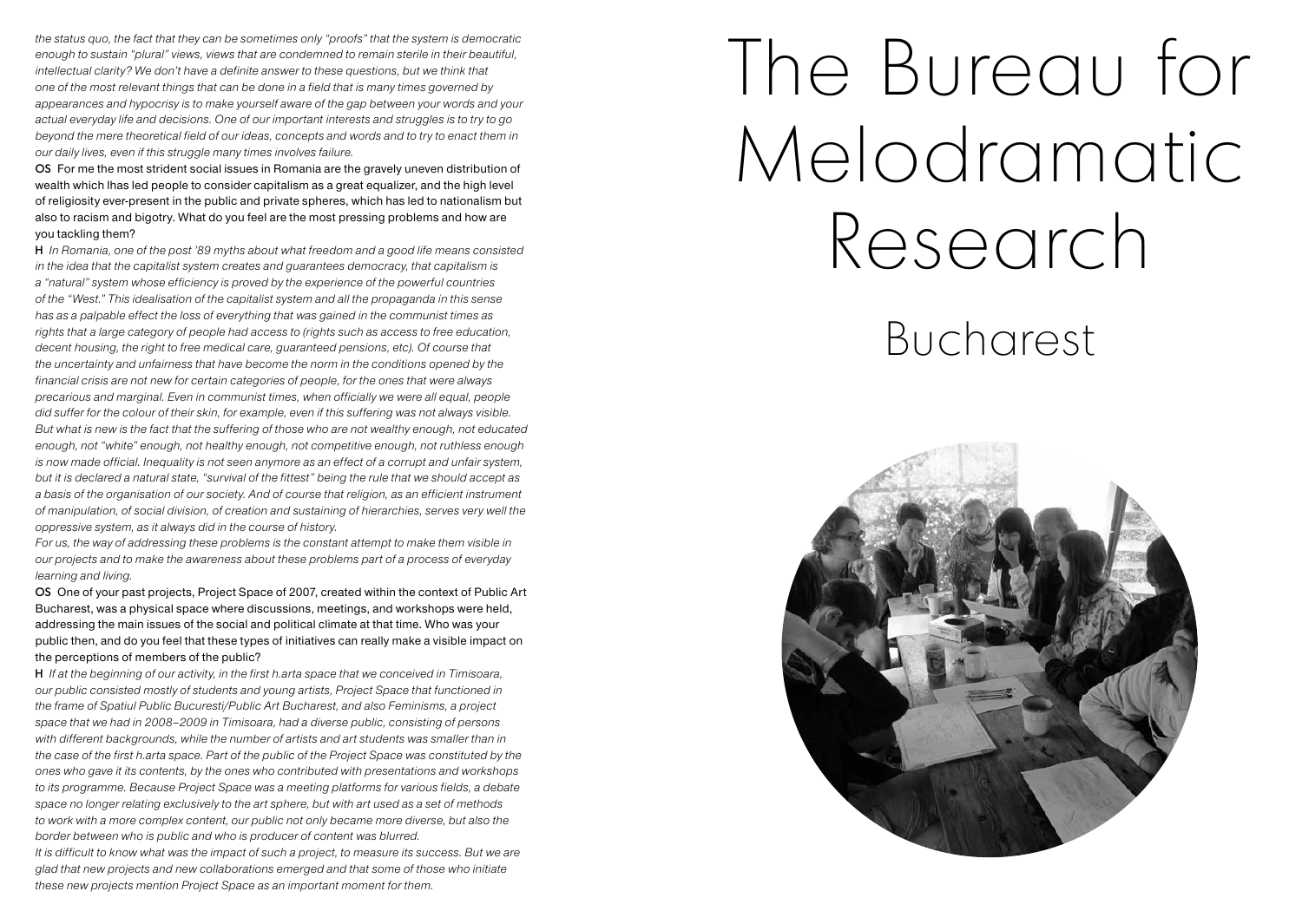OS Your practice aims to reveal how our emotions are manipulated by the power structures to create the narratives that support the status quo, or those structures' legitimacy. How did this interest develop? Can you give us some recent examples in Romania where melodrama was used to convince the population of a particular agenda?

**BMR** Ever since the beginning of its activity the Bureau has taken a critical view of the genderization (that is feminization) of emotion: the representation of the woman as a reservoir of sentimentality, built in opposition with a presumably masculine reason. This is part of a historical process of disciplining women, which reached a peak in the 19th century with the medicalization of hysteria. The women were gradually cast as over-emotional, irrational, dangerous beings in order to safely attach them to the domestic sphere and ensure the fulfillment of reproductive tasks.

On the other hand, emotion is presently taking over the public sphere. We are witnessing unrestrained pathos overflowing public discourse under the guise of technocratic objectivity insistently claimed by public institutions. This is not only a characteristic of Romanian institutional sphere. All across Europe and North America political rhetoric gets sentimental infusions, accompanying the neoconservative backlash. One of the local instances BMR has been investigating is the melodramatic re-writing of recent history by such institutions as IICCMER The Institute for the Investigation of Communist Crimes or CNSAS The National Council for Studying the Securitate Archives. Their official anticommunist discourse is backed by the current political power and contributes in turn to its legitimation, with the help of a positive re-affirmation of the interwar period. There have been consistent efforts from the Romanian neoconservative intellectuals to gild the 30's in a dramatic opposition to the communist period, thus dissimulating the scientific racism, antisemitism and eugenics of the period.

OS In much of your work and artistic statements, you express criticism towards corporate funding of the arts. In a country like Romania, whose government does not see funding the arts as a priority, and where the public is disconnected from, and uninterested in, the contemporary art discourse, who is left to support and fund practices like yours?

**BMR** The problem of state funding stands not only for Romania, but for the countries of the so-called former west as well, where rampant political conservatism goes hand in hand with the neoliberal economic doctrine. Moreover, the recent government cuts resulted from the global crisis of capitalism have affected a wide range of social areas, such as education, the health system, social security. There is no exceptional case of art and culture. In this respect, the pretension of autonomy that some of the artists and theoreticians have been recently trying to argue for is not a coincidence. It maybe expresses a financial worry rather than a theoretical preoccupation and in the present political context their claims are rather inappropriate and disproportionate. It would be a stronger position to focus on solidarity of art and culture with the general demands of broader social categories.

What about the state of art funding in the countries of the Third World who were historically constrained to look up to Western culture industries and internalize a condition of the peripheral, of the cultural subaltern? How are their struggles of resistance being supported? We have got most of the funding for our practice from foundations representing government and corporate interests alike in the countries of the former Soviet Bloc. We have received travel funds from the Romanian Cultural Institute and some years ago even from the Ministry of Culture. As for corporate funding, our main concern is that artists should be paid especially if they work to raise the symbolic capital of a bank or corporation by participating in an exhibition/ biennale/project. Last time when we participated in a project funded by a bank in Bucharest, we didn't receive any fee for our work - absolutely no financial support for our practice. This particular experience was the onset of a collective struggle of artists and other cultural workers alike for equitable compensation.

On the other hand, if we expect funds exclusively from banks and corporations, then it means we would have to accept only capitalism as a valid system and fall into the TINA\* (There is no alternative) ideology (a subversive linguistic remark is that "tina" in Romanian means "mud").

Again we think there is an alternative only through a collective effort to claim our labour rights in solidarity with the demands for social equality and economic justice of larger social groups such as the ones articulated by the Occupy Wall Street Movement, the Indignants and so on. OS How have your practice and projects been received by the general public? Who are you addressing with your work?

**BMR** We are addressing different audiences with our work, as every project we made was context-specific and focused on local issues. Therefore we generally address a specific audience. Our projects are oftentimes produced with the help of people from different social categories and with different professional background. We have rarely exhibited in museums, where, the public comes driven by a sort of an escapist urge to get away from daily routine and from the economic and social injustice they are faced with.

To better explain our approach we chose to illustrate this interview with a selection of our actions/performances whereby the involvement of a specific audience is made evident. OS The "Making Of" project at the Center for Visual Introspection in March of 2011 in collaboration with Stefan Tiron of Paradis Garaj, was a humorous, but also thorough, look at the effect of capitalism on Romanian society. What is a more sustainable and less destructive model for Romania, and why do you feel that the general population is not supporting it?

**BMR** If you put it like this, then all our interventions and investigations are examining the effect (and defects) of capitalism in contemporary society. In that particular instance it was more connected to the mechanisms of the field of art itself than many of our other projects: it was part of a series of events called Making-Of, which was supposed to be a retrospective reflection of one's own (artistic) practice. We decided to place copying and reading squarely at the center of our statement, taking into account key principles of the Bureau's activity: collaboration, dissemination, theft, copyleft, multiplying, pirating on one hand, and research, theorizing, interdisciplinarity on the other. It was a critique of the myth of the original artist, creative, unique, built as a model for capitalism.

As for an alternative and people's attachment to it in Romania, the general population›s support of capitalism is not as widespread as the mainstream conservative political discourse would like to prove. According to a recent very controversial opinion poll undertaken by the aforementioned IICCMER in collaboration with CSOP (Center for Studying Public Opinion and Market), 47% of the Romanians consider communism a good idea which was badly put into practice, and 63% consider having lived better before 1989, to the despair of the local anticommunist clan. And the percent seems to be rising directly proportional to the neo-liberal measures gradually imposed by the IMF and enthusiastically embraced by the local political power.

OS Do you feel that artists and cultural workers can make a real difference through their comments and criticisms? Do you feel political art has the ability to effect change?

**BMR** The "real difference" rhetoric has become too much engulfed in the advertising campaigns to have any emancipatory meaning. The "real difference" made by one or another product ultimately translates into social difference and class difference. The problem is who affords the "difference" in the first place and by which criteria. Capitalism is basically built on class difference and inbuilt divisions based on so-called "race", age and gender. How and on which level does one challenge the hierarchies built upon "difference" and its criteria? Isn't the "most real difference" the 99% compared to the 1%? Social inequality is growing in spite of the alleged social responsibility of the private sector.

Cultural workers and artists intervene on an epistemic and aesthetic level as well as through direct action to develop and reform strategies of resistance. Just have a look at the theoreticians involved in the Occupy Wall Street Movement and generally in the recent protest movements spread worldwide. On the other hand the edges between disciplines are not so sharply defined anymore, and therefore the artist, theoretician and political activist constantly switch roles in the struggle for resistance.

OS How do you think you will sustain your activities in the future?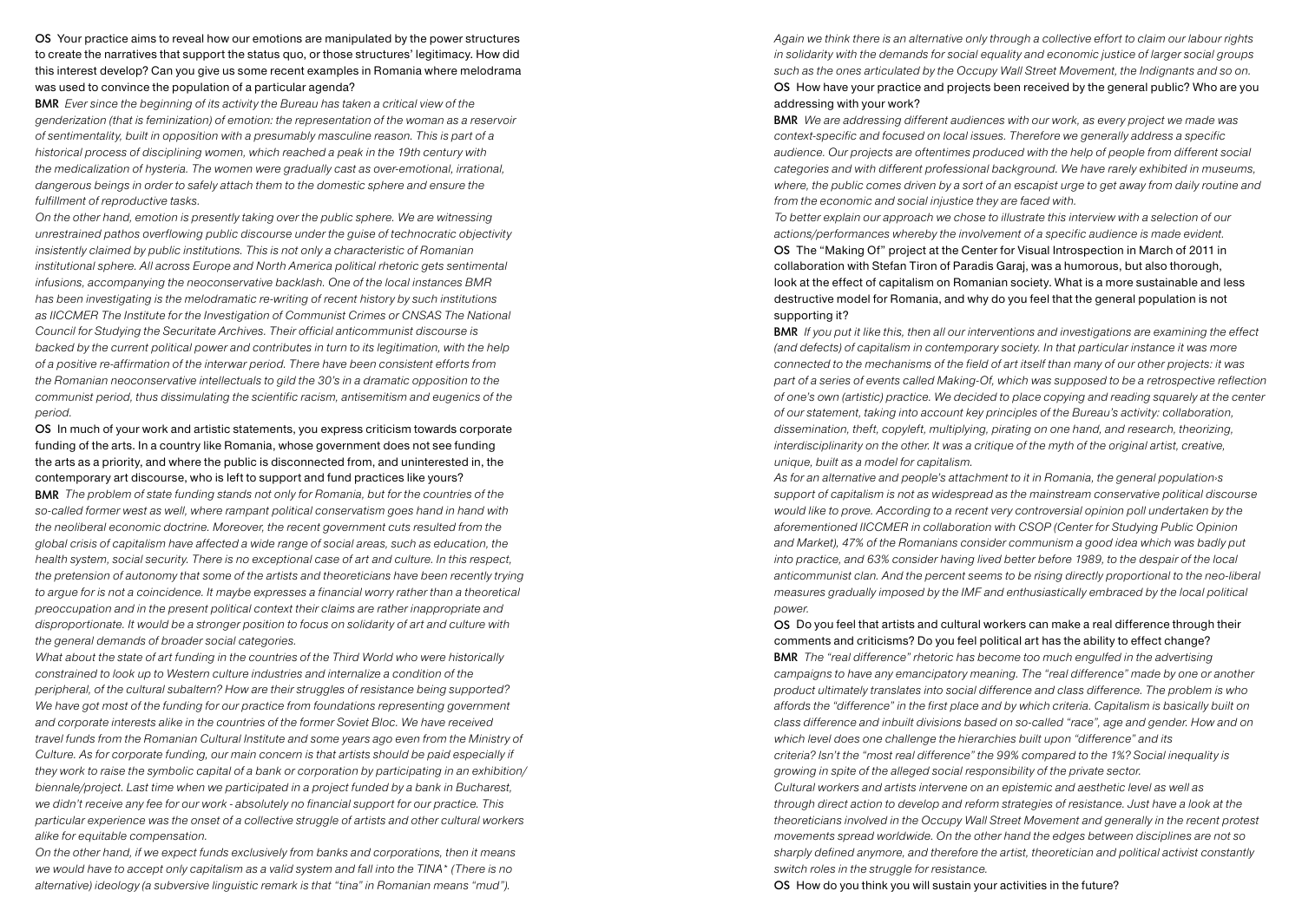**BMR** We have founded together with a group of artists and theoreticians an online platform, ArtLeaks which aims at collecting proofs and giving voice to cultural workers whose labor rights have been violated.

As we all know, volunteering (that is constant unpaid labor) is the main type of work artists do. In accordance to the ethical codes prescribed by suprademocratic (i.e. beyond the reach of people's vote) institutions such as those of the EU, artists could well serve as a model for this year's work-fashion as 2011 is the European Year of Volunteering. All the characteristics increasingly enforced on the labor market: flexibility, creativity, volunteering, uncertainty, project-oriented work (occasional work), time-based compensation are all embedded in the contemporary "bohemian" way of life. Not to mention the precarious condition of women in the context of the feminization of work brought about by the global expansion of capitalism. Women are more prone to part-time jobs because of the reproductive labor plus the care labor they have been traditionally assigned. Historically women have worked for lower wages, which from the point of view of capitalists is of course highly profitable, that's why entire sectors of the economy have been employing mainly feminine work force - for example the pink collar workers in the data entry industry. Having all these in mind, our position of women-artists living in Eastern Europe under the rabidly worsening economic conditions brought by the global crisis of capitalism determines our future means of subsistence. We are now in the course of completing a training program at Goethe-Institut to become German teachers. This will probably be the main way of sustaining BMR's activities in the future. We have always had a part-time job (mainly derived from our knowledge of German) from which we financed our volunteer artistic activity. Nevertheless, we will continue our struggle against the perpetual precarization and self-exploitation to which cultural workers are subjected due to the systematic refusal of art institutions (even when supported by banks or corporations) to pay fees for this type of labor. For these, there always seems to be a better and more profitable destination for a project's budget - to make glossy catalogues or bring together as many names as possible.

Publication produced in conjunction with the exhibition Just Another Brick in the Wall: Models of Artistic Production in Romania December 8, 2011— January 7, 2012 Concept and organization: Olga Stefan Featuring H.Arta / Lia Perjovschi with Contemporary Art Archive Paradis Garaj / Club Electro Putere The Bureau for Melodramatic Research Center for Visual Introspection / Plan B Gallery Barbara Seiler Gallery Anwandstrasse 67 CH 8004 Zurich Design: Timo Grimberg www.arc-mondial.com